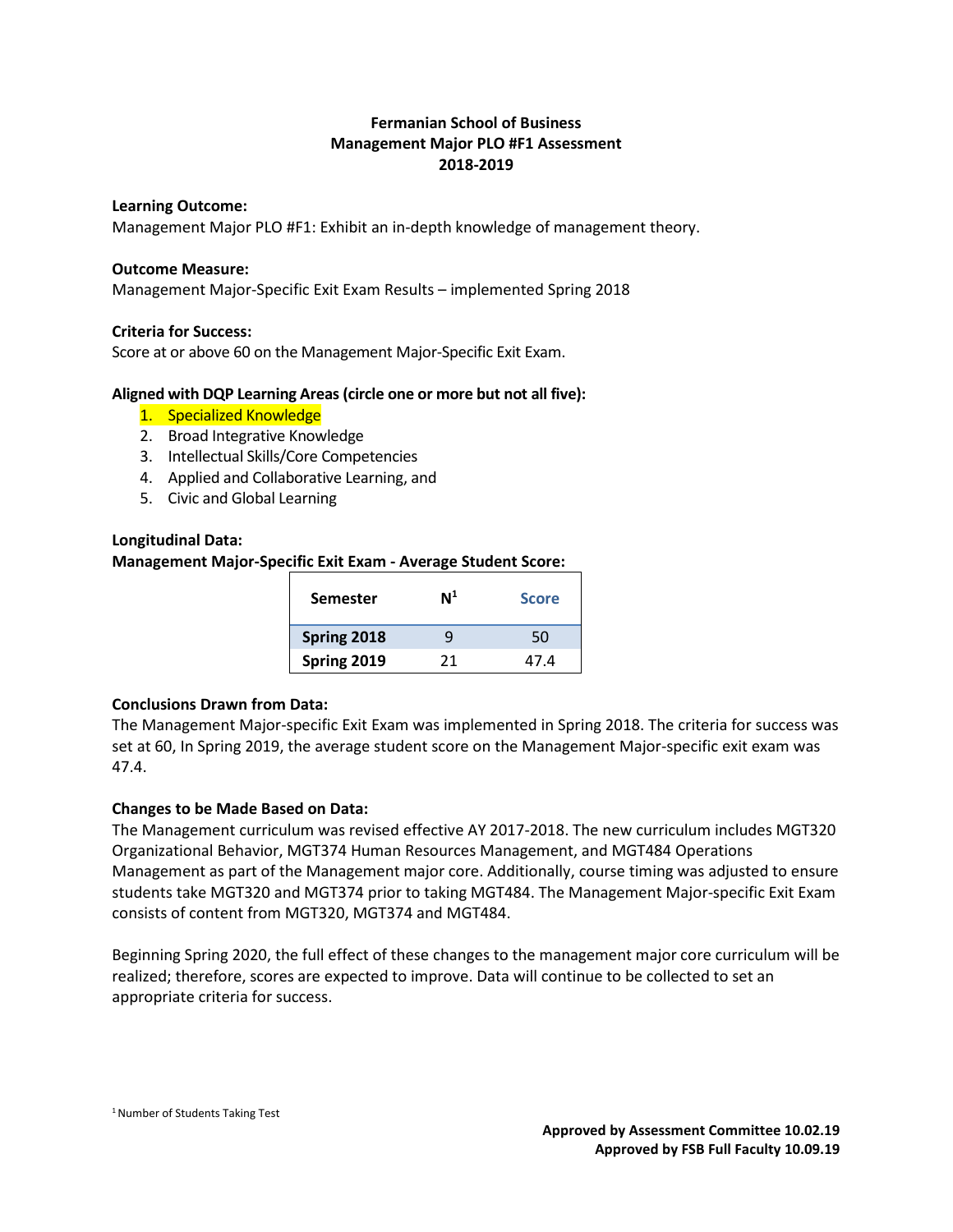# **Fermanian School of Business Management Major PLO #F2 Assessment 2018-2019**

#### **Learning Outcome:**

Management Major PLO #F2: Assess the competitive advantage of a business based on management concepts.

#### **Outcome Measure:**

MGT484 – Comparative Operational Analysis (implemented Spring 2018)

# **Criteria for Success:**

The average score for each criteria of the Management Major PLO #F2 Rubric will be a 3.0 or higher out of 4.0.

# **Aligned with DQP Learning Areas (circle one or more but not all five):**

- 1. Specialized Knowledge
- 2. Broad Integrative Knowledge
- 3. Intellectual Skills/Core Competencies
- 4. Applied and Collaborative Learning, and
- 5. Civic and Global Learning

#### **Longitudinal Data:**

| Semester              | # of<br><b>Assessments</b> | <b>Development Application</b> |      | <b>Evaluation</b> | Recommendation | Total |
|-----------------------|----------------------------|--------------------------------|------|-------------------|----------------|-------|
| <b>Spring</b><br>2018 | 14                         | 3.31                           | 3.38 | 3.44              | 3.19           | 3.33  |
| <b>Spring</b><br>2019 | 40                         | 2.83                           | 3.03 | 2.95              | 3.03           | 2.96  |

#### **Management Major PLO #F2 Rubric – Average Student Score:**

# **Conclusions Drawn from Data:**

The criteria for success (average of 3.0 or higher out of 4.0) was met in both semesters in the rubric criteria areas of Application and Recommendation. The criteria for success was met in one of the two semesters in the rubric criteria areas of Development and Evaluation.

# **Changes to be Made Based on Data:**

Data will continue to be collected to see trends before determining if changes are needed. No recommended changes at this time.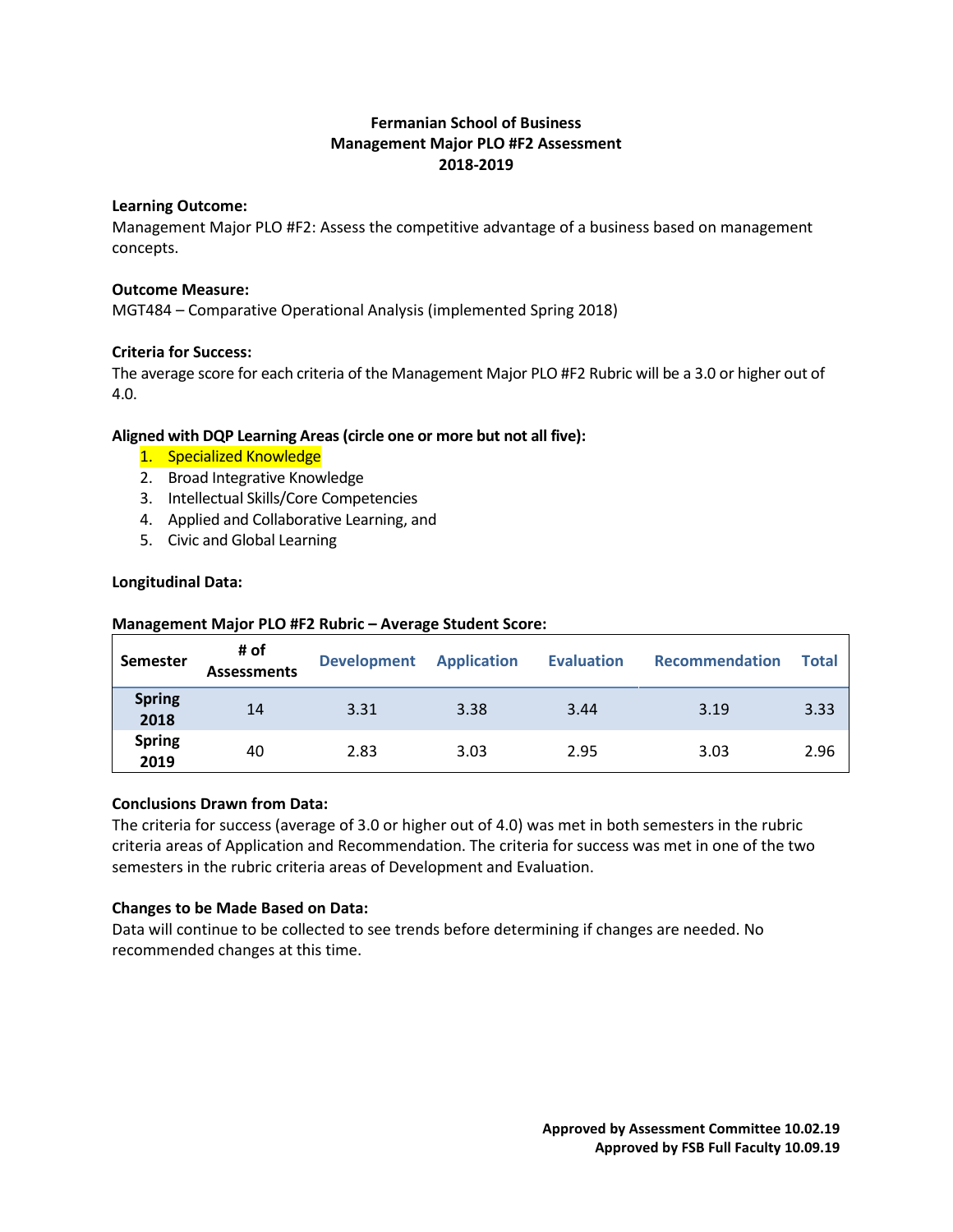

# MANAGEMENT MAJOR PLO #F2 RUBRIC

Point Loma Nazarene University Management Major Learning Outcome #F2. Assess the competitive advantage of a business based on management concepts.

| <b>Criteria</b>                                                       | <b>Very Good</b>                                                                                                                                         | Good                                                                                                                                                                 | Acceptable                                                                                                                                                             | Poor                                                                                                                                                                 |
|-----------------------------------------------------------------------|----------------------------------------------------------------------------------------------------------------------------------------------------------|----------------------------------------------------------------------------------------------------------------------------------------------------------------------|------------------------------------------------------------------------------------------------------------------------------------------------------------------------|----------------------------------------------------------------------------------------------------------------------------------------------------------------------|
| Development of<br><b>Operational</b><br><b>Topics</b>                 | Paper clearly identifies all ten operational<br>topics* and clearly defines/explains them<br>based on Simchi-Levi's text, Operations Rules.              | Paper clearly identifies most relevant<br>operational topics* and usually<br>defines/explains them based on Simchi-<br>Levi's text, Operations Rules.                | Paper identifies some relevant operational<br>topics* and sometimes defines/explains<br>them based on Simchi-Levi's text,<br><b>Operations Rules.</b>                  | Paper lacks identification of relevant<br>operational topics* and rarely, if at all,<br>defines/explains them based on<br>Simchi-Levi's text, Operations Rules.      |
| <b>Application of</b><br><b>Operational</b><br><b>Topics</b>          | Paper consistently applies operational topics<br>and theories to the data in order to<br>understand each organization's financial<br>outlook.            | Paper often applies operational topics and<br>theories to the data in order to understand<br>each organization's financial outlook.                                  | Paper sometimes applies operational topics<br>and theories to the data in order to<br>understand each organization's financial<br>outlook.                             | Paper rarely, if ever, applies<br>operational topics and theories to the<br>data in order to understand each<br>organization's financial outlook.                    |
| <b>Evaluation of</b><br><b>Operational</b><br><b>Topics</b>           | Paper includes a comprehensive evaluation<br>of all ten operational topics for the<br>organizations under consideration.                                 | Paper includes somewhat comprehensive<br>evaluation of most (8-9) of the operational<br>topics for the organizations under<br>consideration.                         | Paper includes a brief evaluation of some<br>(6-7) of the operational topics for the<br>organizations under consideration.                                             | Paper includes a vague evaluation of<br>only a few operational topics (5 or<br>less) for the organizations under<br>consideration.                                   |
| Recommendation<br>for Superior<br><b>Operational</b><br><b>System</b> | Recommendations for the superior company<br>make use of evidence-based arguments<br>which focus upon theoretical application of<br>information and data. | Recommendations for the superior<br>company usually make use of evidence-<br>based arguments which focus upon<br>theoretical application of information and<br>data. | Recommendations for the superior<br>company sometimes make use of evidence-<br>based arguments which focus upon<br>theoretical application of information and<br>data. | Recommendations for the superior<br>company rarely, if ever, make use of<br>evidence-based arguments and lack<br>theoretical application of information<br>and data. |

\*Operational Topics Include: Value Proposition, Alignment of operational strategy to value proposition, Matching products, Markets and strategies, Procurement methods, Risk management, Information systems and management, Operational excellence created with high involvement management, Operational flexibility with teams, Learning and cross training, Sustainability, and Resiliency

Average Score: \_\_\_\_\_\_\_\_\_\_\_\_\_\_\_\_\_\_\_\_\_\_\_\_\_\_ (Total/# of criteria)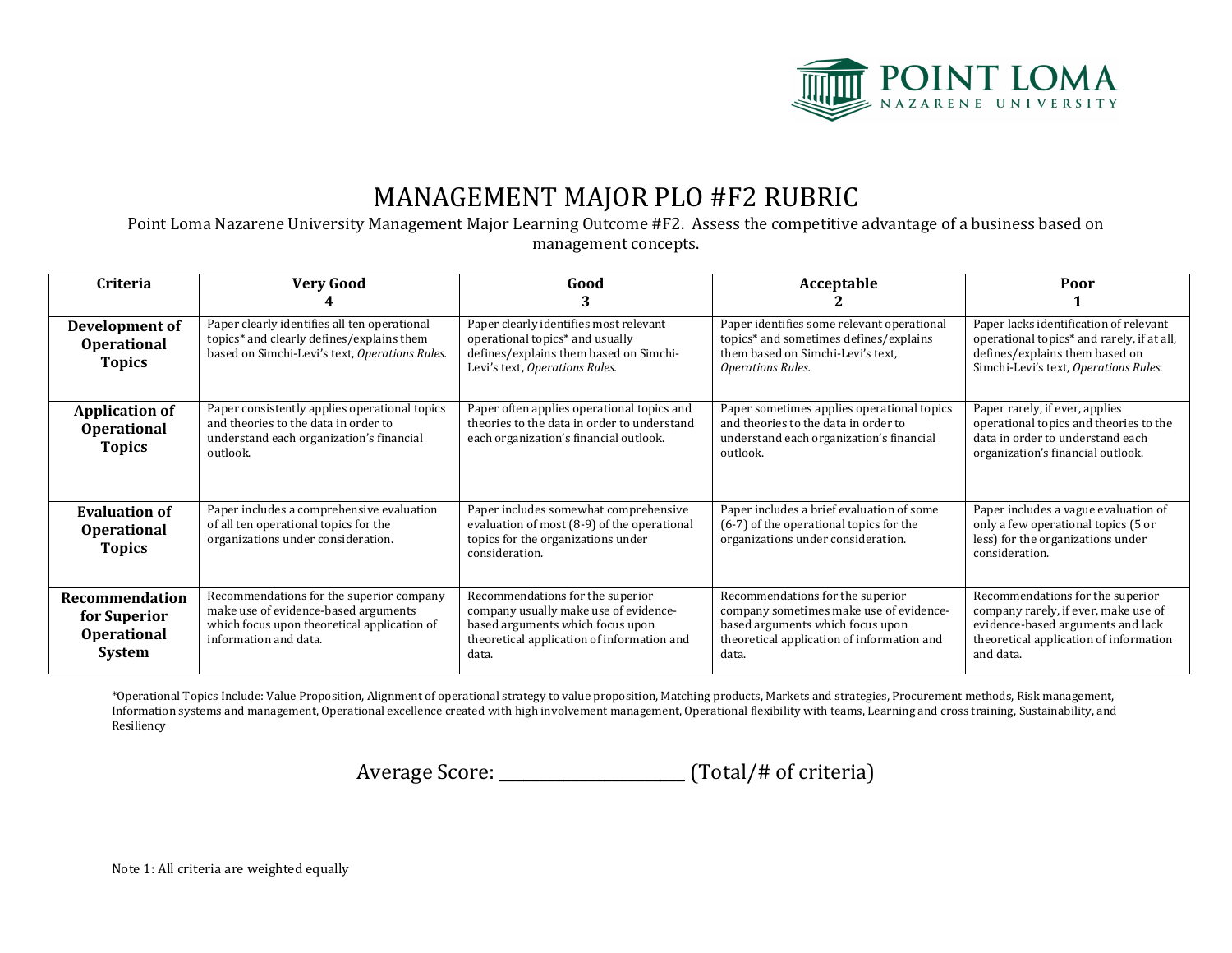# **Fermanian School of Business Management Major Entrepreneurship Concentration PLO #F3 Assessment 2018-2019**

#### **Learning Outcome:**

Management Major PLO #F3: Analyze a startup pitch based on entrepreneurship knowledge and concepts.

#### **Outcome Measure:**

MGT382 – Pitch Analysis (implemented Spring 2018)

#### **Criteria for Success:**

The average score for each criteria of the Management Major PLO #F3 Rubric will be a 3.0 or higher out of 4.0.

#### **Aligned with DQP Learning Areas (circle one or more but not all five):**

- 1. Specialized Knowledge
- 2. Broad Integrative Knowledge
- 3. Intellectual Skills/Core Competencies
- 4. Applied and Collaborative Learning, and
- 5. Civic and Global Learning

#### **Initial Data:**

#### **Management Major PLO #F3 Rubric – Average Student Score:**

| <b>Semester</b> | # of<br><b>Assessments</b> | <b>Founders</b> | <b>Assessment of Identify Problem</b><br>and Solution | <b>Strategy</b><br><b>Analysis</b> | <b>Total</b> |
|-----------------|----------------------------|-----------------|-------------------------------------------------------|------------------------------------|--------------|
| Spring 2019     | 40                         | 3.28            | 3.28                                                  | 3.20                               | 3.25         |

# **Conclusions Drawn from Data:**

The criteria for success (average of 3.0 or higher out of 4.0) were met in all three rubric criteria areas in Spring 2019.

# **Changes to be Made Based on Data:**

Spring 2019 set baseline scores for this learning outcome. Data will continue to be collected in future semesters before conclusions are made.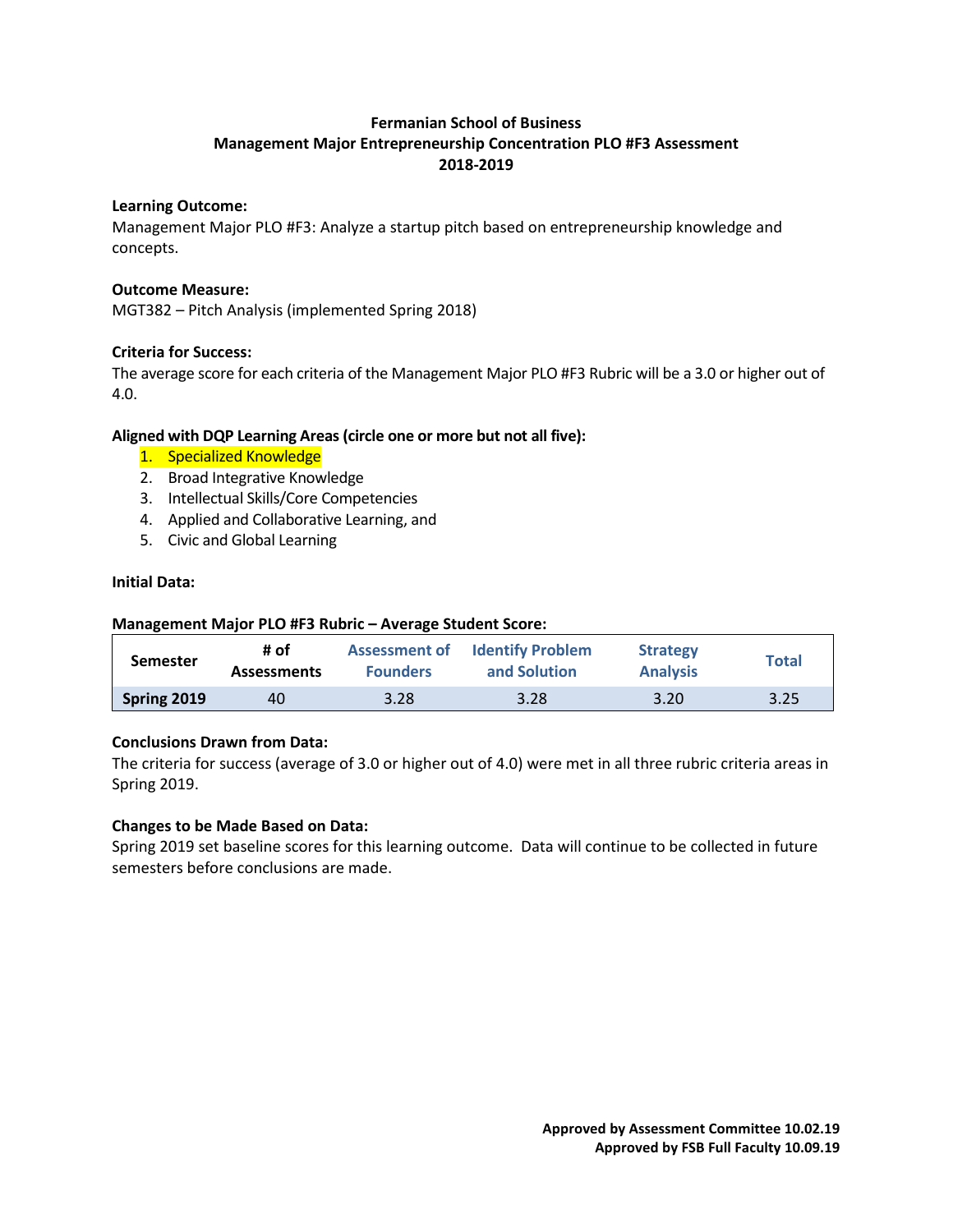

# ENTREPRENEURSHIP CONCENTRATION PLO #F3 RUBRIC

Point Loma Nazarene University Entrepreneurship Concentration Learning Outcome #F3: Analyze a startup pitch based on entrepreneurship knowledge and concepts.

| Criteria                                                 | <b>Very Good</b>                                                                                                                                                                                                                        | Good                                                                                                                                                                                                                               | Acceptable                                                                                                                                                                                                                                    | Poor                                                                                                                                                                                                                                 |
|----------------------------------------------------------|-----------------------------------------------------------------------------------------------------------------------------------------------------------------------------------------------------------------------------------------|------------------------------------------------------------------------------------------------------------------------------------------------------------------------------------------------------------------------------------|-----------------------------------------------------------------------------------------------------------------------------------------------------------------------------------------------------------------------------------------------|--------------------------------------------------------------------------------------------------------------------------------------------------------------------------------------------------------------------------------------|
|                                                          |                                                                                                                                                                                                                                         |                                                                                                                                                                                                                                    |                                                                                                                                                                                                                                               |                                                                                                                                                                                                                                      |
| Assessment of<br><b>Founders</b>                         | Response includes an excellent assessment<br>of the founders' ability to build a successful<br>and scalable venture by addressing all of the<br>following considerations: the founders'<br>passion, experience, traits, and skill sets. | Response includes a good assessment of the<br>founders' ability to build a successful and<br>scalable venture by addressing most of the<br>following considerations: the founders'<br>passion, experience, traits, and skill sets. | Response includes an adequate assessment<br>of the founders' ability to build a successful<br>and scalable venture by addressing several<br>of the following considerations: the<br>founders' passion, experience, traits, and<br>skill sets. | Response includes a poor assessment<br>of the founders' ability to build a<br>successful and scalable venture and<br>does not address the following<br>considerations: the founders' passion,<br>experience, traits, and skill sets. |
| <b>Identification of</b><br>Problem &<br><b>Solution</b> | Response does an excellent job addressing<br>whether or not a need/problem is identified<br>AND a viable solution is recommended in the<br>form of a strong value proposition.                                                          | Response does a good job addressing<br>whether or not a need/problem is identified<br>AND a viable solution is recommended in<br>the form of a strong value proposition.                                                           | Response does a fine job addressing<br>whether or not a need/problem is identified<br>AND a viable solution is recommended in<br>the form of a strong value proposition.                                                                      | Response does a poor job addressing<br>whether or not a need/problem is<br>identified AND a viable solution is<br>recommended in the form of a strong<br>value proposition.                                                          |
| Analysis of<br><b>Start-Up Strategy</b>                  | Decision to invest or not to invest in venture<br>is clearly justified by looking at strengths or<br>deficiencies in marketing plan, distribution<br>plan, and scalability.                                                             | Decision to invest or not to invest in venture<br>is often justified by looking at strengths or<br>deficiencies in marketing plan, distribution<br>plan, and scalability.                                                          | Decision to invest or not to invest in venture<br>is somewhat justified by looking at<br>strengths or deficiencies in marketing plan,<br>distribution plan, and scalability.                                                                  | Decision to invest or not to invest in<br>venture is not justified by looking at<br>strengths or deficiencies in marketing<br>plan, distribution plan, and scalability.                                                              |

Average Score: \_\_\_\_\_\_\_\_\_\_\_\_\_\_\_\_\_\_\_\_\_\_\_\_\_\_ (Total/# of criteria)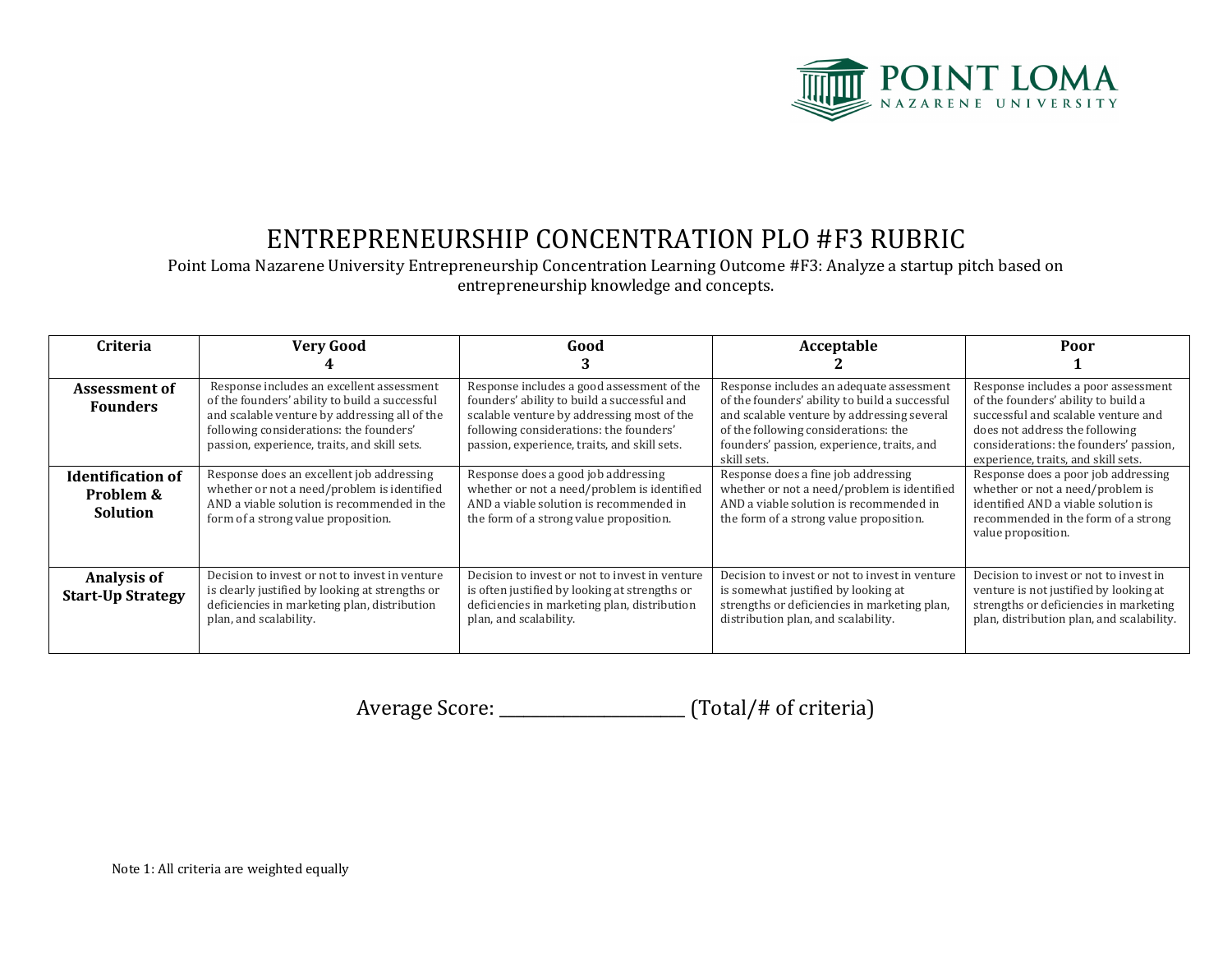# **Fermanian School of Business Management Major Global Business Concentration PLO #F4 Assessment 2018-2019**

#### **Learning Outcome:**

Management Major PLO #F4: Analyze essential elements of conducting business globally.

#### **Outcome Measure:**

ECO410 – Case Study (implemented Spring 2019)

# **Criteria for Success:**

The average score for each criteria of the Management Major PLO #F4 Rubric will be a 3.0 or higher out of 4.0.

#### **Aligned with DQP Learning Areas (circle one or more but not all five):**

- 1. Specialized Knowledge
- 2. Broad Integrative Knowledge
- 3. Intellectual Skills/Core Competencies
- 4. Applied and Collaborative Learning, and

**Management Major PLO #F4 Rubric – Average Student Score:**

5. Civic and Global Learning

#### **Initial Data:**

| -Nianagement Major PLO #F4 Rubric – Average Student Score: |                            |                                         |                              |                                             |              |
|------------------------------------------------------------|----------------------------|-----------------------------------------|------------------------------|---------------------------------------------|--------------|
| <b>Semester</b>                                            | # of<br><b>Assessments</b> | <b>Identify Global</b><br><b>Issues</b> | Long-term<br><b>Strategy</b> | <b>Advice on Global</b><br><b>Expansion</b> | <b>Total</b> |
| Spring 2019                                                | 20                         | 3.25                                    | 2.40                         | 2.55                                        | 2.73         |

# **Conclusions Drawn from Data:**

The criteria for success (average of 3.0 or higher out of 4.0) was met in the area of Identification of Global Issues. Student scores fell below the criteria for success in the areas of Long-term Strategic and Advice on Global Expansion.

# **Changes to be Made Based on Data:**

Spring 2019 set baseline scores for this learning outcome. In Spring 2020, the instructor will review and adjust course content, as necessary, to better develop students ability to analyze essential elements of conducting business globally. Data will continue to be collected and monitored in future semesters.